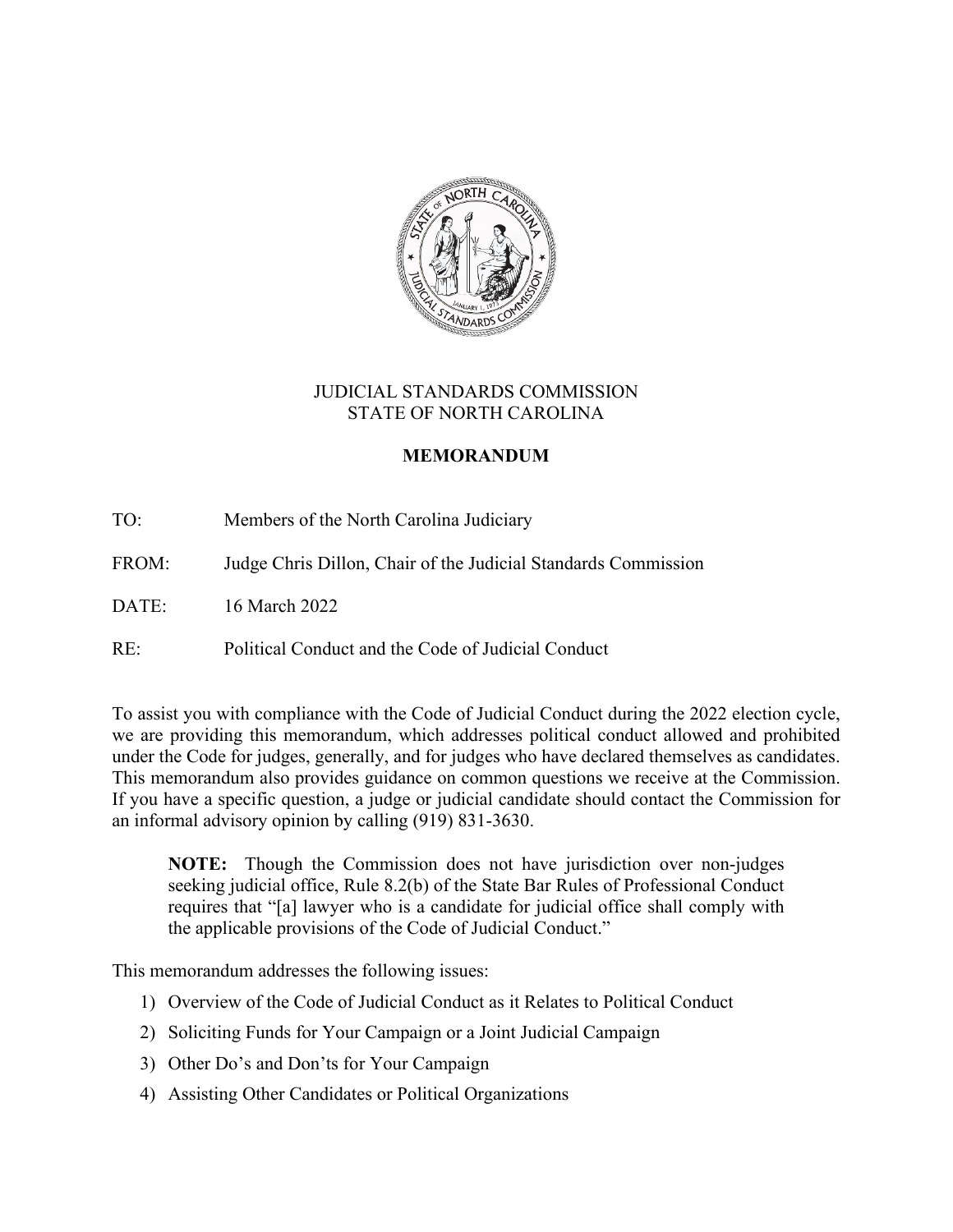- 5) Disqualification Issues Relating to Campaign Conduct
- 6) Resign to Run Requirement
- 7) Campaign Misconduct By Candidates Who Are Not Judges

## **1. OVERVIEW OF THE CODE OF JUDICIAL CONDUCT AS IT RELATES TO POLITICAL CONDUCT**

Canon 7 of the Code of Judicial Conduct governs political conduct and applies to all judges. The term "judges" also includes any emergency judges, retired judges subject to recall, and commissioners and deputy commissioners of the North Carolina Industrial Commission.

**NOTE:** Family members of judges are NOT bound by the restrictions in Canon 7.

Canon 7 is designed to distinguish between political conduct that *all* judges may engage and conduct reserved only for judges who are candidates. Canon 7(A)(1) defines a "candidate" as "a person actively and publicly seeking election to judicial office." A judge becomes a candidate for judicial office in one of four ways:

- (1) making a public declaration of candidacy;
- (2) declaring or filing as a candidate with the appropriate election authority;
- (3) authorizing solicitation or acceptance of contributions or public support; or
- (4) sending a letter of intent to the Chair of the Judicial Standards Commission.

Canon 7A(1). As a best practice, the Commission would prefer a judge who intends to become a candidate to send a letter of intent to the office of the Judicial Standards Commission indicating the year in which the judge will be facing election and the office for which the judge will be campaigning. Please do not email letters of intent – we prefer that they be mailed to the Commission's office.

**NOTE**: There is nothing in the Code limiting the window of time within which a judge may declare himself or herself a "candidate" for election. To be considered a candidate, however, a judge should be establishing himself or herself as a candidate in good faith and eligible to run for the seat in the year indicated in the letter of intent sent to the Commission. See Canon 7A(1).

While each of these topics is treated in more detail in this memorandum, judges **MAY NOT:**

- *Contribute* to any individual candidate or campaign committee;
- *Solicit* campaign funds or contributions for any candidate or political party/organization;
- *Endorse* any candidates for elected office (unless the judge is also a candidate);
- *Misrepresent* the judge's identity or qualifications for office.

On the other hand, judges **MAY**:

- *Identify* with a political party;
- *Contribute* to a political party/organization;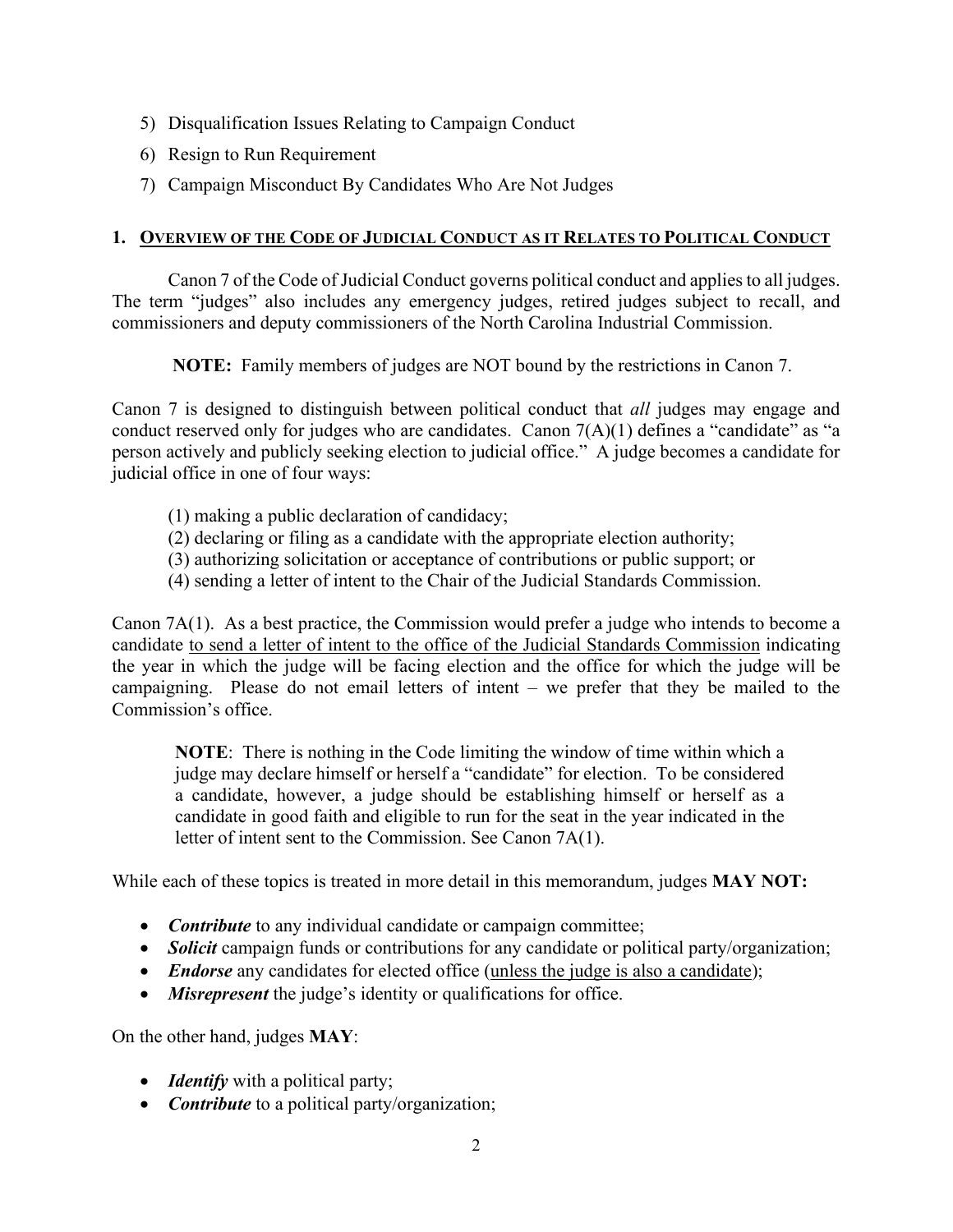- *Attend and speak* at political events and campaign fundraisers for other candidates;
- *Be listed in publicity* for a political event or fundraiser (but not as a host or sponsor);
- *Personally solicit* contributions to his or her own campaign or a joint judicial campaign.
- *Engage* in any other constitutionally protected political activity (not otherwise prohibited by the Code).

Beyond Canon 7, campaign and political conduct of judges also implicates the following provisions of the Code: Canon 1 (duty to maintain the integrity and independence of the judiciary); Canon 2 (duty to avoid impropriety in all activities); Canon 3A (duty to remain "unswayed by partisan interests" and prohibition on comments about pending cases); Canon 3C (disqualification rules). As always, a judge's core duty is to consistently ensure the integrity, impartiality and independence of the judiciary.

## **2. SOLICITING FUNDS FOR YOUR CAMPAIGN**

Under Canon 7B(4), judges may *personally solicit* campaign funds and request public support for his or her own campaign. A judge may also manage and serve as treasurer of his or her own campaign or form a campaign committee to solicit and manage the expenditure of campaign funds (see below on use of court staff as campaign volunteers). Judges should also contact the North Carolina State Board of Elections for advice on reporting requirements and carefully review applicable campaign finance and election regulations.

Although a judge may personally solicit contributions for his/her own campaign, past advice from the Commission has identified some specific limitations on campaign solicitations based on the broader requirements of Canons 1, 2 and 3. As such, a judge **MAY NOT:**

- personally solicit campaign contributions and public support from parties and attorneys presently appearing before the judge. The term "presently appearing before the judge" includes those litigants and attorneys appearing before a judge in a courtroom. It is not to be read so broadly as to include attorneys or parties who may have a matter pending within the jurisdiction of the judge's court but who currently have no hearings or appearances scheduled before that judge. Nor does it to be read to prohibit mass emails signed by the judicial candidate to members of the bar or other groups where there is no direct, personal contact between the judicial candidate and the contributor.
- solicit any contributions, personally or otherwise, within or around the courthouse or while discharging official duties. For instance, even if a litigant or attorney does not have a hearing scheduled or decision pending before a judge, it is still improper for a judge to solicit that person within the courthouse or during any function associated with the judge's official job duties. Similarly, judges should never approach or speak to jurors about political issues or candidates, including introducing other judicial candidates or themselves as candidates or otherwise seeking support from jurors on political issues.
- use state resources for campaign purposes (this includes state computers, copiers, telephones, official email, official letterhead, or other state property).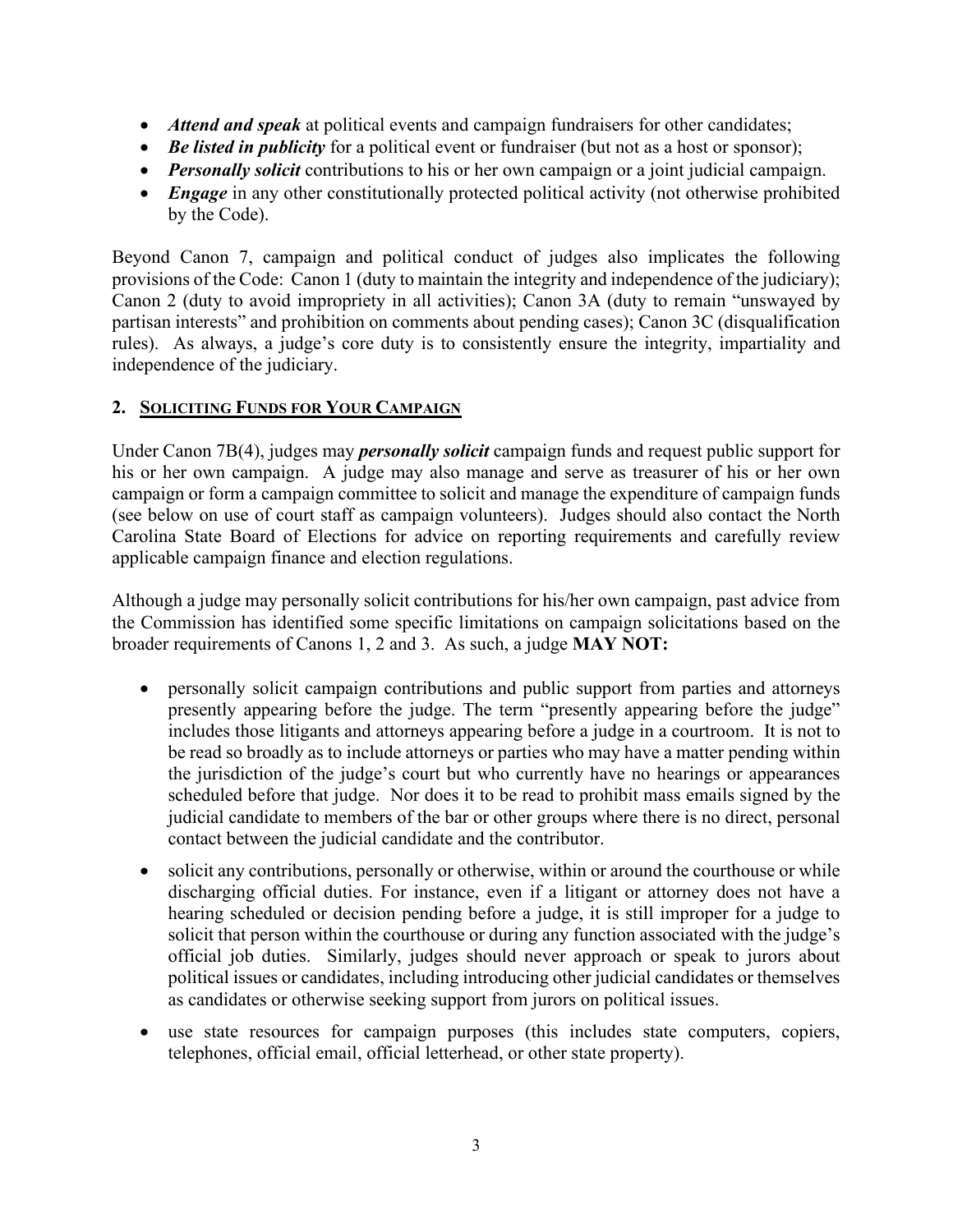Canon 7B(3) specifically allows a judge who is a candidate to conduct a "joint judicial campaign" with another judicial candidate. The term "joint judicial campaign" is not defined in the Code of Judicial Conduct. Past informal advisory opinions make it clear, however, that this rule is a narrow exception to the general rule that a judge may not contribute to other candidates for elected office. The exception for joint judicial campaigns is intended to allow joint campaign activity, such as joint events, shared campaign mailings, and the sharing of incidental judicial campaign costs, such as travel. The Commission advises that in order to participate in a joint judicial campaign, all participants must be active candidates for judicial office and currently engaged in campaign activity. Any shared expenses must be for the mutual benefit of all participants within the joint judicial campaign. Again, candidates should be mindful of any applicable reporting requirements under state election law and ensure that any joint judicial campaign activity is appropriately reported to the State Board of Elections.

# **3. OTHER DO'S AND DON'TS FOR YOUR CAMPAIGN**

*Court Personnel as Campaign Staff:* Under Canons 1, 2 and 3A(1), a judge has a duty to ensure public confidence in the independence of the judiciary and that judicial decision-making is "unswayed by partisan interests." For this reason, a judge must maintain a strict separation of any campaign activities from his or her official duties. As such, a judge **MAY NOT:** 

- require his or her staff or other court employees to work on campaign related activities (although court personnel may volunteer to help after work or on personal time);
- request, encourage or allow public officials/employees subject to the judge's direction or control to engage in campaign activity while at their public employment.

Senior Resident Superior Court Judges and Chief District Court Judges are encouraged to remind other public officials who work in their courthouses, including Magistrates, Clerks of Superior Court and other court personnel, that they may not engage in any political conduct in violation of the AOC General Counsel's office political conduct guidance and the Code of Conduct for Magistrates. Appellate judges and justices should make similar efforts with respect to political conduct of members of their chambers staff and other court employees over whom they exercise supervisory authority. This includes compliance with the Court of Appeals Code of Conduct for Research Assistants and Staff Attorneys.

*Appropriate Campaign Ads and Materials:* The Commission has received numerous inquiries and some complaints regarding the content of judicial campaign material. While candidates have broad latitude in the content of their campaign advertising, judges continue to be bound by Canons 1, 2 and 3 and 7C, which together require that all campaign materials are dignified, not intentionally misleading, and do not diminish public confidence in the integrity, impartiality and independence of the judiciary. Types of assertions or statements in campaign materials that can violate these rules include the following:

• Campaign materials that suggest a judge's bias or predisposition for or against certain litigants, or that would create a reasonable suggestion that a judge would show favor toward a particular side in a legal dispute;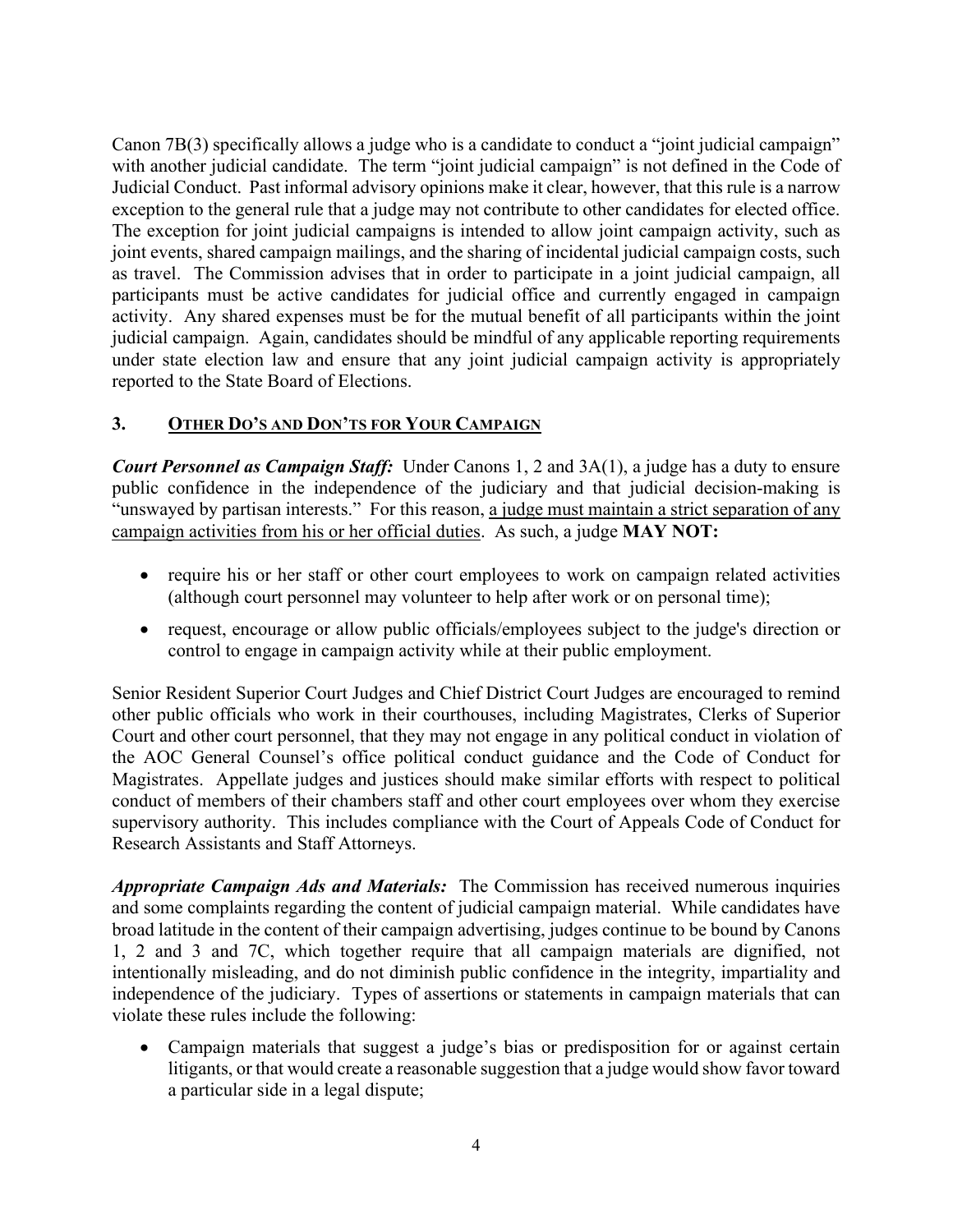- An intentional and knowingly false representation about an opponent;
- Posting or distributing campaign signs and literature in the courthouse or any other place where the judge is holding court or conducting official business;
- Language or images in campaign ads that are undignified, profane or offensive;
- Language suggesting the judge has previously been elected when he or she was appointed; e.g., do not use the language "re-elect" if you have never been elected to the judicial office you are seeking; you may use the word "keep" or "elect" where appropriate;
- Language using the title "Judge" before the candidate's name if the candidate is not a sitting judge.

*Use of Photos of the Judge Robed and in the Courtroom:* Campaign photographs/videos may be taken of a judge in his or her courtroom and wearing his or her robe. However, such photographs/videos should only be taken when the courtroom is otherwise not in use and should not be taken while the judge is presiding in court. The Commission also advises against using any photographs or video from an actual session of court for political purposes. Any use of photographs of a judge in a robe or in a courtroom should be appropriate and tasteful in order to promote continued respect for the decorum of the judicial office and the courthouse. Courtrooms and courthouses must also be available for such use by all judicial candidates and cannot be limited solely to incumbent judges, although non-judges may not appear in robes.

*Use of State Seal on Campaign Literature:* The use of the state seal, or any court seal, is not expressly prohibited under the Code of Judicial Conduct and may be appropriate to use in certain circumstances. However, in order to prevent confusion and to avoid the appearance of misuse of state property, any such materials bearing a seal or indicia of your office should include a clear and visible statement that the materials are not printed or mailed at government expense. The perception that government resources are being used for campaign purposes undermines public faith and confidence in the integrity and impartiality of the judiciary. It is the responsibility of the judge to take reasonable steps to prevent such confusion.

*Use of Official Email and State Computers for Campaign Conduct:* A judge should not use any court resources, equipment or supplies for campaign conduct. This prohibition includes use of a state email account or state computer for campaign purposes. Just as a judge should not use state resources for his or her own political purposes, a judge should facilitate the compliance of other judges and court officials with this standard. A judge should not send campaign emails to other judicial officials at their state email addresses. However, the Commission acknowledges that sometimes campaigns rely on mass email communications sent to large distribution lists, such as the list of all licensed attorneys sold by the State Bar, or membership lists of certain bar groups. Where a judge has listed his or her state email address as contact address for that group's purposes, a judicial candidate may inadvertently send materials to that address. Such incidents would not be viewed as misconduct, however candidates should be cautioned that political mail sent to a state email address may not be well-received by the recipient.

*Social Media Use in Campaigns:* Campaign communications disseminated through social media are subject to the same standards as other written communications. In other words, the statements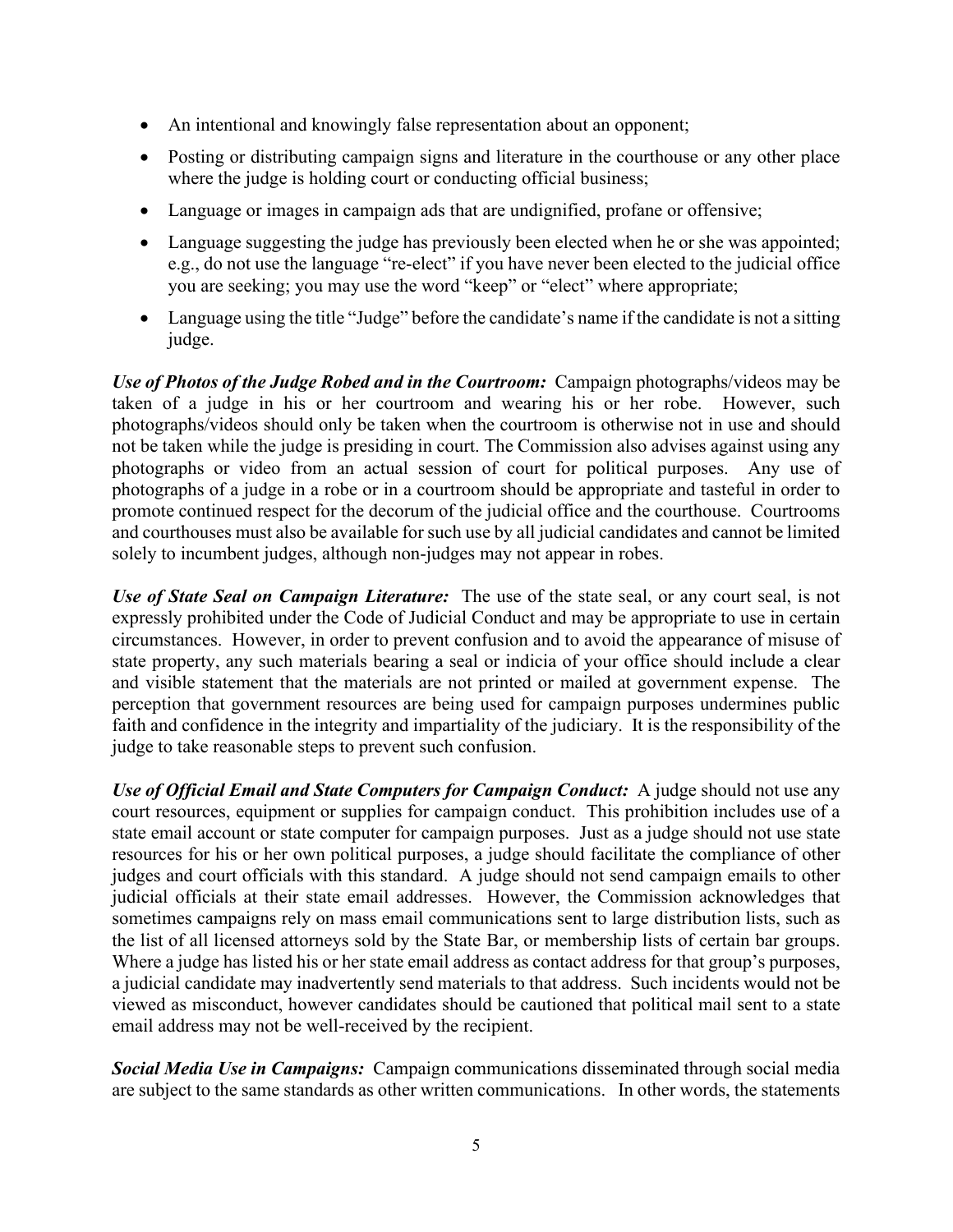should be truthful, dignified and professional and not undermine public confidence in the integrity, impartiality and independence of the courts. As a best practice, judges and candidates should also monitor comments on social media by followers and connections and remove offensive or profane comments on the judge's public campaign page. Although the Commission has never concluded that a connection to a person on social media alone is sufficient to justify disqualification, public and open communications and discussions on social media with followers/connections could later result in a motion for disqualification if that follower/connection appears before you and thus should be avoided.

*Answering Questions in Surveys/Debates/Media Interviews:* Judicial candidates are often asked to respond to surveys from special interest groups and to participate in media interviews and judicial debates. Generally, a judge should not respond to any question in a manner that undermines public confidence in the integrity, independence and impartiality of the judiciary or conveys the impression that the judge favors a particular group. The judge should also refrain from discussing the merits of any pending federal or state cases if the case implicates North Carolina law or the case or controversy arose in North Carolina (Canon 3A(6)).

The United States Supreme Court ruled in *Republican Party of Minnesota v. White*, 536 U.S. 765 (2002), that judicial candidates cannot be absolutely restricted from expressing their views on disputed issues of law or policy. However, the Commission advises that any such comments should continue to be made in a professional and civil manner and with due regard to ensuring public confidence in the impartiality and fairness of our courts. For example, a judge or judicial candidate should not state or forecast how he or she would rule in a particular case that is currently pending as such statements suggest pre-determination of issues to be presented in court and would undermine the appearance of fairness and impartiality.

**Positions on Pending Legislation v. Pending Cases:** Canon 3A(6) prohibits judges from publicly commenting on the merits of pending state and federal cases arising under North Carolina law or dealing with a case or controversy arising in North Carolina. As such, judges in all campaign statements should avoid such comments. On the other hand, Canon 4B allows judges to appear before public bodies to comment on issues affecting the administration of justice or the legal, economic, educational, or governmental system. The Commission has interpreted this provision as allowing judges to make comments on the impact of pending legislation on the administration of justice. As in any public statements, however, such comments should be dignified and professional, and should not suggest bias or lack of impartiality of the judge in cases that would normally come before him or her.

#### **4. ASSISTING OTHER CANDIDATES OR POLITICAL ORGANIZATIONS**

Canon 7 sets forth the parameters of the permissible political activity of judges in order to maintain public confidence in the impartiality and independence of the judiciary. Canon 7 respects the First Amendment rights of judges to participate in political activities. See Canon 7(B)(6). At the same time, Canon 7 provides some limitations on permissible political activities of judges who are candidates and more strictly limits the political conduct of judges who are not candidates when they are trying to assist other candidates or political organizations. The primary restrictions in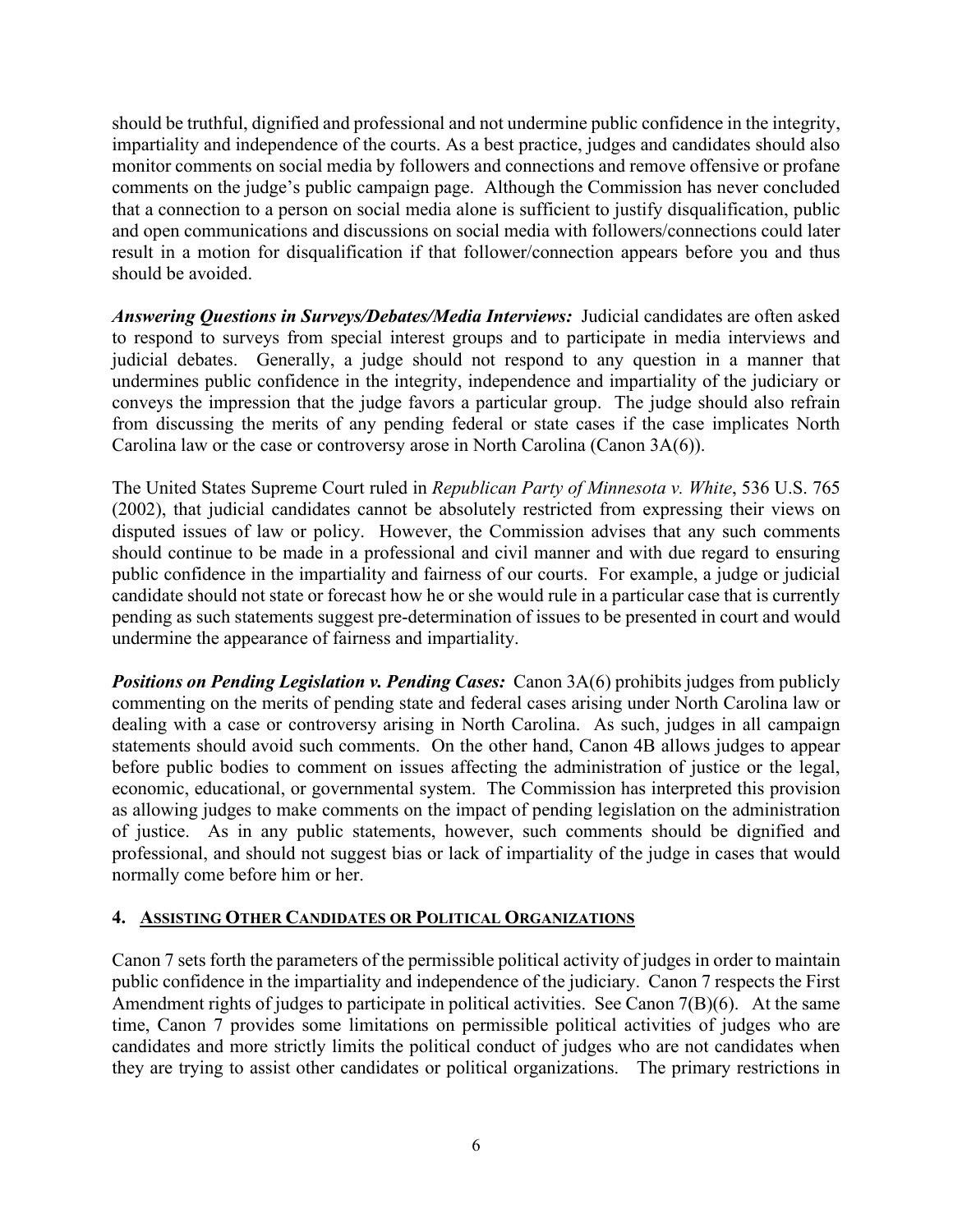Canon 7 as to other candidates and political parties relate to endorsements, contributions, and assistance with fundraising.

*Identifying with a Political Party:* A judge may identify with and join a political party regardless of whether judicial elections are partisan or non-partisan and regardless of whether a judge is currently a candidate for judicial office. See Canon 7B(3).

*Attending and Speaking at Political Events:* A judge may "attend, preside over, and speak at any political party gathering, meeting or other convocation," including fundraisers for other candidates and political parties, and may also be listed or noted as a speaker within any publicity relating to such an event. See Canon 7B(1). Because attendance at a candidate's campaign event or fundraiser is explicitly permitted and may be noted in the event publicity, mere attendance and the notation of it in the event publicity will not be construed as an endorsement of that candidate.

If the event is a fundraiser, however, the event publicity should not list a judge as a host or sponsor (see below on solicitations and fundraising). In addition, if a judge is a speaker at the event, he or she should be careful not to (1) solicit contributions/financial support from the audience for the organization or a candidate or (2) endorse a candidate **unless** the judge is eligible as a candidate to endorse other candidates. More information on soliciting and endorsing is provided below. Finally, if the event is ticketed, the judge must be careful to ensure that the ticket proceeds are not considered prohibited "campaign contributions" (see below on contributions).

*Endorsing Other Candidates:* The term "endorse" is defined in Canon 7 as "to knowingly and expressly request, orally or in writing, whether in person or through the press, radio, television, telephone, Internet, billboard of distribution and circulation of printed materials, that other persons should support a specific individual in that person's efforts to be elected to public office." Canon 7A(3).

Judges are generally prohibited from endorsing other candidates for elected office unless the judge is also a candidate for judicial office. Canon 7B(2), 7C(2). A judge who is entitled to endorse may do so regardless of whether he/she has any election opposition. Because emergency judges and retired judges subject to recall are not elected, they may not endorse other candidates. Special superior court judges, who are appointed, also may not endorse unless they become a candidate for an elected judicial office. The Commission has not treated recommendations to the Governor for judicial appointments as "endorsements."

*Soliciting Funds for Candidates or Political Parties/Organizations:* The word "solicit" is defined in the Code to mean "to directly, knowingly and intentionally make a request, appeal or announcement, public or private, oral or written . . . that expressly requests other persons to contribute, give, loan or pledge any money, goods, labor, services or real property interest to a specific individual's efforts to be elected to public office." Canon 7A(2). Solicitation can occur whether done personally "or through the press, radio, television, telephone, Internet, billboard, or distribution and circulation of printed materials . . . ."

Judges and judicial candidates may not solicit funds for a "political party, organization, or an individual (other than himself/herself) seeking election to office, by specifically asking for such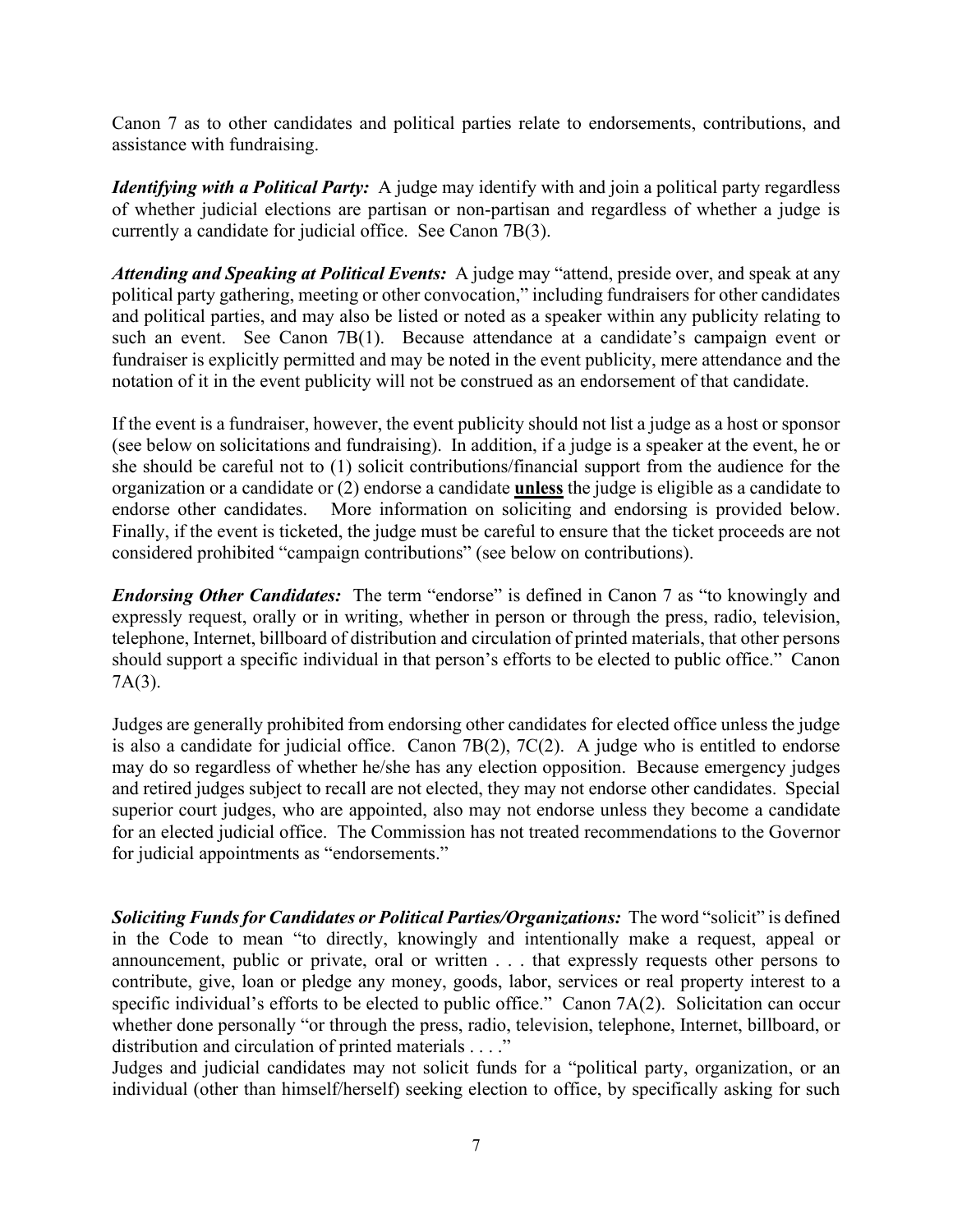contributions in person, by telephone, by electronic media, or by signing a letter.  $\Gamma$  Canon 7C(1). Judges who are candidates may raise money for their own campaigns and for joint judicial campaigns as permitted in Canon 7B(2).

Judges should beware of common scenarios that could be considered active assistance in fundraising for other candidates or political parties:

- Avoid being listed as a "host" or "sponsor" of a fundraising event for a political party or candidate*.* See [Formal Advisory Opinion 2010-07.](http://www.aoc.state.nc.us/www/public/coa/jsc/formaladvisoryopinions/10-07.pdf)
- Do not sell tickets or ask people to buy tickets to a fundraiser for a candidate, political party or political organization.

*Contributing to Political Organizations or Other Campaigns:* A judge may make contributions to a political party or organization.

However, a judge, whether a candidate or not, may not "personally make financial contributions or loans to any individual seeking election to any office . . ." Canon 7B(3). This prohibition includes contributions and loans to candidates who are family members of the judge.

**NOTE:** Our Supreme Court in *In re Wright*, 313 N.C. 495 (1985) held that a candidate's campaign committee is not a "political organization" but is the "alter ego of the candidate." The Court disciplined a judge who contributed to another judge's campaign committee, rejecting the argument that the committee was a "political party or organization."

Based on *Wright*'s reasoning, the Commission has informally advised that a judge's campaign committee may not donate to another candidate's campaign committee, even if the donor committee is in the process of winding down.

Judges should be aware of the following common scenarios that can get judges into trouble for improper contributions to candidates:

- *Contributions from a Spouse Made from a Joint Checking Account:* A judge's spouse and other family members are permitted to engage in political activity under Canon 7D. However, if a judge's family member would like to make a financial contribution to an individual's campaign, the judge should make sure the family member does so in a way that makes clear that the contribution comes from the family member and not the judge. If the judge and family member share a joint checking account, the family member should cross out the judge's name on the check to avoid any confusion. The family member may want to confer with the candidate's campaign treasurer as well to make sure the contribution is appropriately attributed to the family member and not the judge.
- *Buying Tickets to Campaign Fundraisers:* If paying to attend a ticketed political fundraiser for a specific candidate or group of candidates, beware that a judge should only contribute the reasonable cost of any food and beverage provided. Paying more than the cost of the food and beverage could be considered a contribution to the campaign and is prohibited. Some judges attend such events and reimburse the host/hostess for the cost of the meal.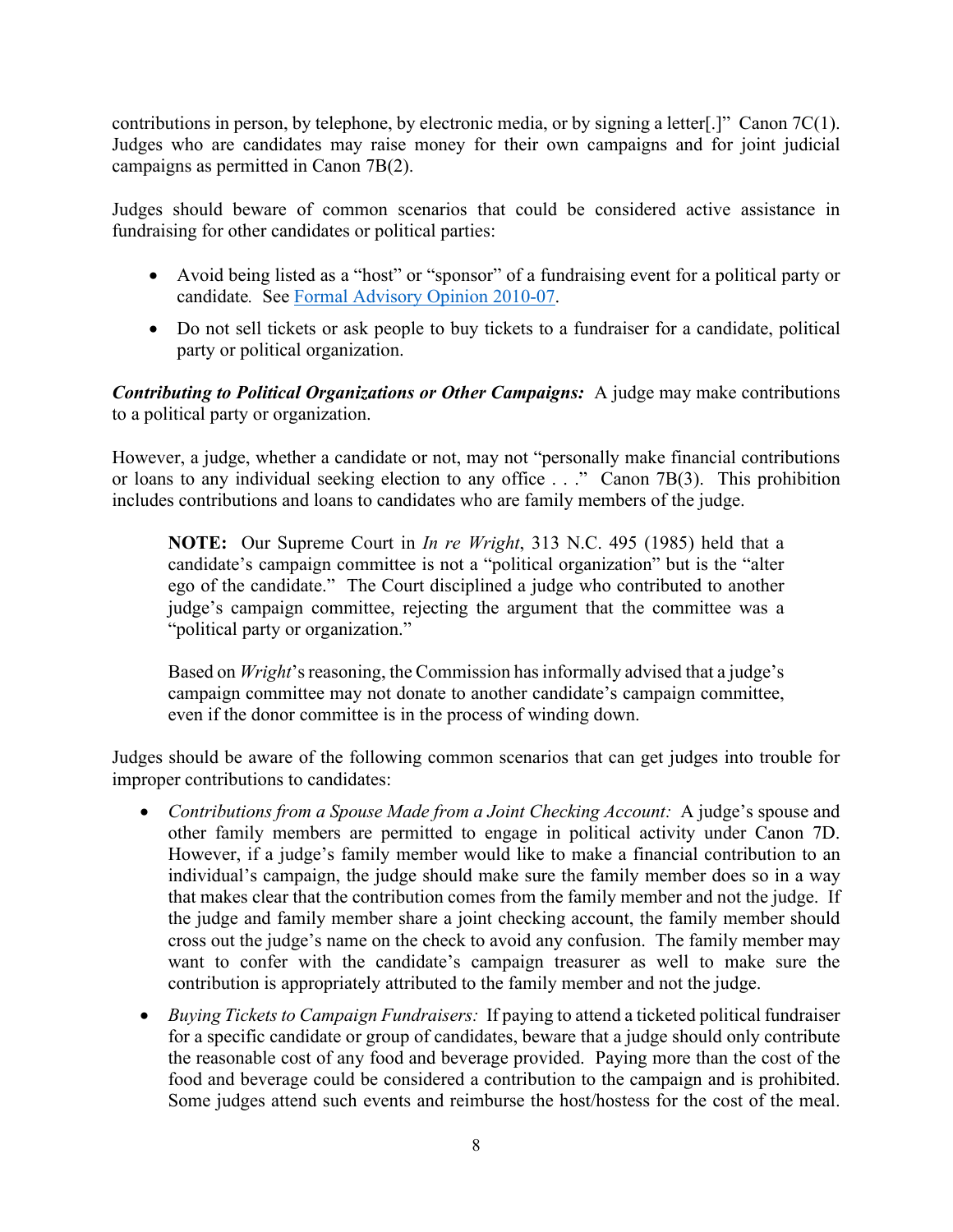The Commission advises that the best practice for a judge reimbursing a host for the costs of attending a campaign fundraiser is to make payment directly to the host or caterer of the event, rather than to the candidate's campaign committee. Too often such reimbursements may be reported by the committee as "contributions" and therefore appear as violations of the Code, even though they are otherwise allowable expenses. If the event is free to attend and not ticketed, and food is offered as part of the hospitality, a judge is not expected to pay for the cost of the food.

• *Buying Tickets to Other Political Events:* If a judge wishes to attend a ticketed event for a fundraiser for a political party or organization, the restrictions are more relaxed so long as the proceeds of the tickets are not being directed towards a specific candidate. A judge may attend such an event and may purchase tickets to such an event. A judge may also purchase tickets and give them to others. There is no Code provision prohibiting such an expense, especially if the judge is himself/herself a candidate and the tickets are part of the judge's campaign expenses. There is no limitation against a judge receiving extra tickets or other benefits (such as an advertisement in a program) in exchange for a contribution of a certain size. Again, this is limited to political events that are not fundraisers for specific candidates.

#### **5. DISQUALIFICATION ISSUES RELATING TO CAMPAIGN CONDUCT**

Canons 3C and 3D govern disqualification and remittal. Generally, a judge should disqualify himself/herself in any proceeding in which the judge's impartiality may be reasonably questioned. If the conflict is immaterial or insubstantial, it may be remitted (or waived) by written consent of the parties entered into the record.

Campaigning for judicial office creates five common scenarios involving disqualification. As all disqualification issues are very fact specific, if there are unique circumstances in the judge's case, that judge is free to reach out to the Commission staff for an informal advisory opinion on the issue. For all scenarios below, the Commission recommends a disqualification period to continue for an additional six months after the election, although a longer period may be recommended depending on the circumstances.

*Judge's Own Campaign Staff:* A judge who is a candidate should disqualify himself/herself from hearing matters involving his or her campaign manager, treasurer and others who play a significant role in the judge's own campaign regardless of whether a motion is made for disqualification. An alternative would be to strictly follow the remittal of disqualification procedures set forth in Canon 3D. We have informally advised that disqualification should be ongoing with respect to campaign treasurers for so long as the treasurer is publicly associating with the campaign by filing reports on behalf of the candidate even after the election is over.

With respect to employers of campaign staff, the Commission generally does not consider conflicts with campaign staff to be imputed to other colleagues or supervisors. Nevertheless, disqualification issues are very fact specific, and disqualification could be required depending on the size of the law office, the involvement of colleagues in the campaign and other factors. Judges and candidates are encouraged to contact the Commission if a disqualification issue arises.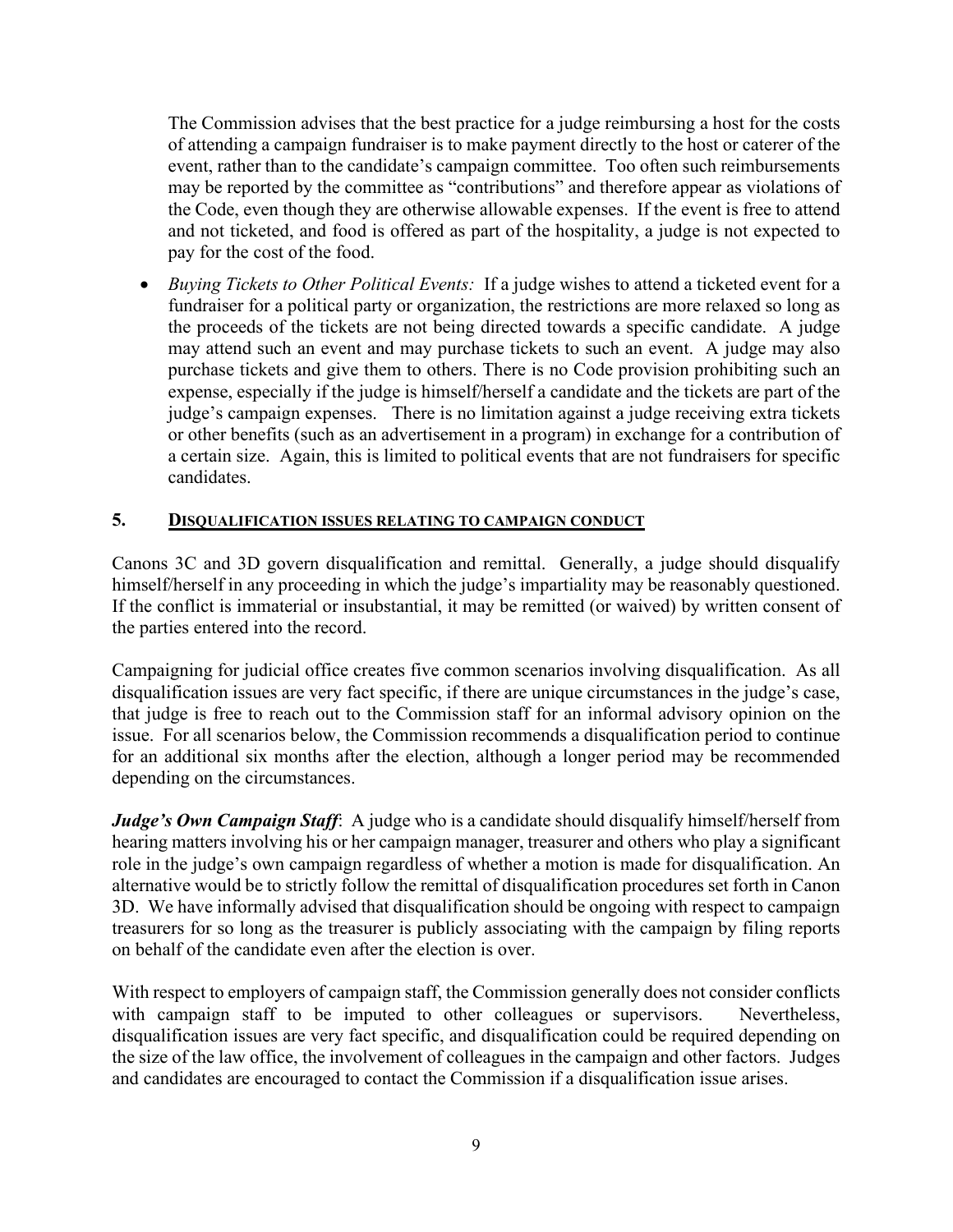*Campaign Opponent & Opponent's Campaign Staff:* A judge who is a candidate should disqualify himself/herself from hearing matters involving the judge's campaign opponent regardless of whether a motion is made for disqualification. Further, a judge should disqualify himself/herself from hearing matters involving a lawyer who has announced his or her intention to run for the judge's seat, even if the judge has not publicly announced his or her future intentions. This conflict is generally not waivable unless in strict compliance with Canon 3D without any involvement of the judge. When an opponent works as an assistant district attorney or assistant public defender, a judge should work with the scheduling judge and elected District Attorney or appointed Public Defender to mitigate possible calendar conflicts that could be created by such disqualification.

A judge is not obligated to disqualify himself/herself from hearing matters involving other members of the opponent's law firm (or other public defenders or assistant district attorneys, if the opponent works for one of those institutions) should such a motion be made. There is no presumption of conflict. However, if the judge questions his or her own impartiality toward the individual or believes that there could be a reasonable perception of bias based on the campaign, the judge may opt to disqualify himself or herself in such a situation. Judges are not automatically disqualified if an attorney announces he or she is running for judge but has not identified the seat that he or she will challenge.

A judge who is a candidate should also disqualify himself/herself from hearing matters involving his or her opponent's campaign manager, treasurer and others who play a significant role in the opponent's campaign regardless of whether a motion is made for disqualification. An alternative would be to disclose the conflict and strictly follow the remittal of disqualification procedures set forth in Canon 3D.

*Campaign Contributors, Endorsers and Supporters:* An endorsement or standard campaign contribution standing alone does not create a presumed conflict that would require a judge to disqualify himself or herself from hearing a matter involving the endorser or contributor. If an otherwise unremarkable campaign contribution or public support for a judicial candidate was presumed to create a conflict of interest justifying recusal, the potential for abuse and "judge shopping" – in which attorneys or litigants send token contributions to certain judges or simply publicly endorse the candidate - would impair the effective administration of justice. On the other hand, in *Caperton v. A.T. Massey Coal Co.,* 556 U.S. 868 (2009), the United States Supreme Court held that there are circumstances when it becomes a due process violation for a judge to preside over a case involving a campaign contributor. The Court adopted an objective standard focusing on the risk of actual bias even if the judge subjectively believes he or she can be fair and impartial in the case.

In response to *Caperton,* the Commission has not adopted a specific contribution amount that would require disqualification if the contributor appears before the judge. Even so, where the size and timing of financial support to a judge creates a reasonable presumption of influence, a judge should disqualify from matters involving that contributor. In determining whether it is reasonable to presume a conflict of interest from the contribution, a judge should weigh the amount of the contribution relative to other contributors, the range of allowable contributions and the candidate's total budget, the timing of the contribution as it regards proximity in time to any past or pending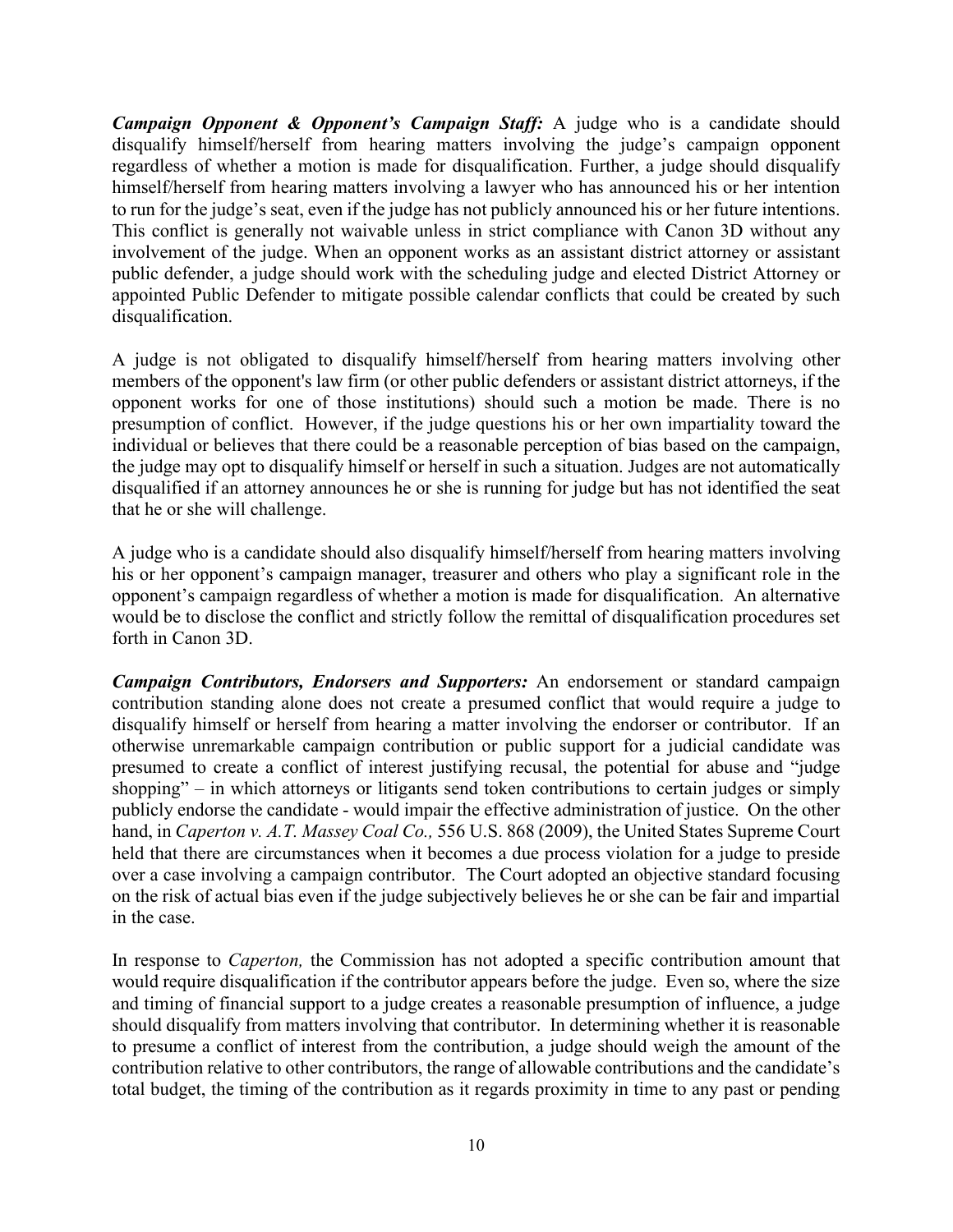legal action, and whether an individual is responsible for raising funds above and beyond those personally given to the judge, such as when someone organizes and hosts a fundraiser for the judge, especially if those efforts result in a significant amount of the judge's total campaign contributions.

With respect to endorsements, we have informally advised that a judge should disqualify in cases in which (s)he has solicited an endorsement and the endorsing party appears as a party or lawyer before the judge. Similarly, if a judge has endorsed an elected official who appears before the judge, the judge should disqualify as well. The period of disqualification, like in other campaign situations, should continue for a reasonable period after the election in which the endorsement was made (usually six months). Unsolicited endorsements do not necessarily require disqualification, and a judge with a question about this issue should contact the Commission for advice based on the specifics of the situation.

**Disqualification Based on Campaign Statements:** Judges should be mindful that whenever they make public statements, whether in the campaign context or otherwise, there is a potential that those statements can be used as a basis for a disqualification motion if the statements show a bias in a particular case or towards a particular class of litigants. In all campaign statements, therefore, judges should use the same caution and professionalism as they would in other contexts to ensure continued public confidence in the impartiality, integrity and independence of the courts, and to avoid reasonable questions as to the judge's impartiality in the cases over which he or she presides.

*Disqualification Based on Status as a Candidate in Election-Related Disputes:*The Commission has received many inquiries regarding whether a judge who is a candidate must disqualify in all cases involving electoral issues during the year in which the judge will be on the ballot. The Commission has consistently advised that judges who are candidates are not automatically disqualified from hearing any election-related cases simply on the basis of their status as a candidate. A judge who is a candidate is only required to disqualify under Canon 3C in these circumstances if the judge has an interest "that could be substantially affected by the outcome of the proceeding." Speculative or attenuated political advantages generally are insufficient to meet this standard and overcome the judge's duty to sit and decide cases, particularly when all judges of the same court are elected. On the other hand, if the outcome of the case will have a specific, substantial, and tangible impact on a judge's campaign (whether in the same year as the case is heard or beyond), the judge should seek guidance from the Commission on whether disqualification is required.

## **6. RESIGN TO RUN REQUIREMENT**

Although Canon 7B(5) permits judges to become a candidate in a primary or a general election for a judicial office, a judge is required to resign his or her position to run for election to a "nonjudicial office." The Code does not define "non-judicial office" but the Commission has issued two formal advisory opinions on the issue.

- *Clerk of Court:* See [Formal Advisory Opinion 2009-05](http://www.aoc.state.nc.us/www/public/coa/jsc/formaladvisoryopinions/09-05.pdf) (a judge is not required to resign his or her position as a judge prior to becoming a candidate for Clerk of Court).
- *District Attorney:* See [Formal Advisory Opinion 2017-01](http://www.aoc.state.nc.us/www/public/html/pdf/JSC/17-01.pdf) (a judge must resign his or her position prior to becoming a candidate for District Attorney).